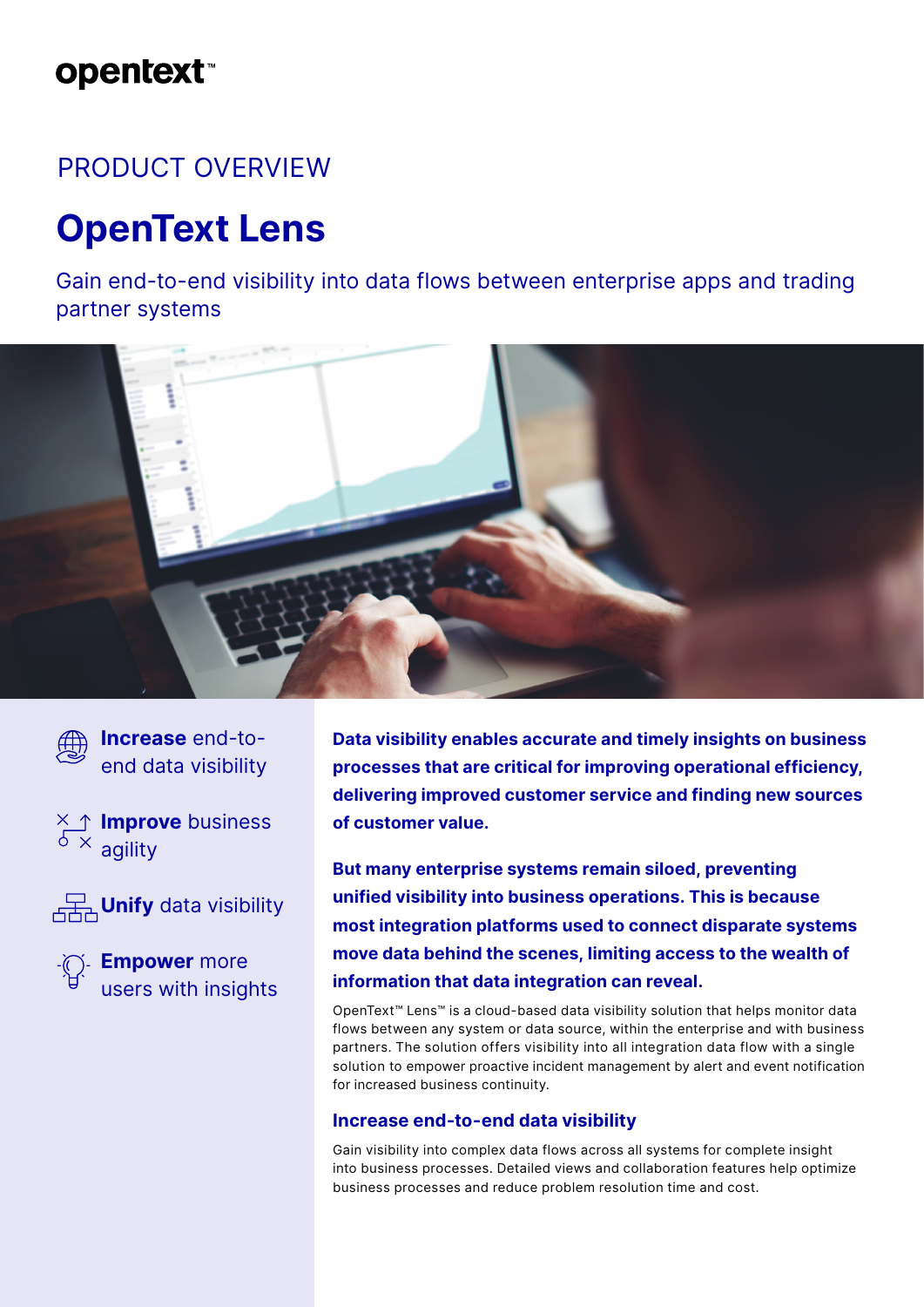## opentext<sup>®</sup>

### **Improve business agility**

Improve responsiveness to business events or non-events. Manage unforeseen issues and mitigate risk before they impact the business.

| opentext Lens        |                                                | Dashboards<br><b>Transactions</b>       | <b>Events</b><br>Monitoring |                            |                                             | Q. Soarch from transactions       | $\odot$                 |                         | <b>O</b> Demouser v     |                       |
|----------------------|------------------------------------------------|-----------------------------------------|-----------------------------|----------------------------|---------------------------------------------|-----------------------------------|-------------------------|-------------------------|-------------------------|-----------------------|
| Fitering             |                                                | Search<br>Trends                        | 3442 transactions found     |                            |                                             |                                   | Actions<br>$\checkmark$ | Lavouts<br>$\checkmark$ | Fitters<br>$\checkmark$ | Level<br>$\checkmark$ |
| Narrow by            |                                                | + Arrival time (UTC-04:00)<br>□         | Sender name                 | <b>Repelver name</b>       | Liaison transaction id                      | Transaction type                  |                         |                         |                         | $\leq$                |
| Date range           |                                                | Transaction status                      | Sender org id               | Receiver org id            | Sender transaction id                       | Edi type                          |                         |                         |                         |                       |
|                      |                                                | 07/05/2019 09:49:54                     | Grout Supply                | Block HQ                   | <b>b66f65cdd724</b>                         | Invoice                           |                         |                         |                         | $\sim$                |
| Sender name          | $\vee$                                         | <b>O</b> Delivered                      | 1649578348                  | 600000100                  | 350                                         | <b>INVOIC</b>                     |                         |                         |                         |                       |
| Block HQ             | (66)                                           | EW-DEMO<br>Region                       | Processing time             | 982 ms                     | Category<br>Invoice                         |                                   |                         |                         |                         |                       |
| Block New York       | $\left( \frac{\partial}{\partial x^2} \right)$ | Inbound                                 | Outbound                    |                            | Additional Information                      |                                   |                         |                         |                         |                       |
| Grout Supply         | $\boxed{m}$                                    | SOAP<br>Interface                       | Interface                   | <b>HTTPS</b>               | 132021<br>Order number                      |                                   |                         |                         |                         |                       |
| Keyes Supply         | 256                                            | <b>IDoo XML INVOICO2</b><br>Format      | Format                      | Dog XML INVOICO1           | Cost oenter<br>Port Reinholdberg            |                                   |                         |                         |                         |                       |
| Yang Supply          | $\overline{a}$                                 | 16,1818<br>File size                    | File size                   | 8.25 kB                    |                                             |                                   |                         |                         |                         |                       |
| Select more          |                                                | 07/05/2019 09:49:54                     | Grout Supply                | Block New York             | 160b88a0c03a                                | Invoice                           |                         |                         |                         |                       |
| Receiver name        | $\curvearrowright$                             | <b>C</b> Delivered                      | 1649578348                  | 1164211998                 | 350                                         | <b>INVOIC</b>                     |                         |                         |                         | $\sim$                |
|                      |                                                | 07/04/2019 12:49:54                     | Grout Supply                | Block New York             | 1e664c0cb9b9                                | Shipping notice                   |                         |                         |                         |                       |
| <b>Status</b>        | $\checkmark$                                   | 00                                      | 1649578348                  | 1164211998                 | 132022350                                   | 856                               |                         |                         |                         | $\sim$                |
| <b>O</b> Delivered   | 3411                                           | 07/04/2019 12:49:54                     | Grout Supply                | Block HQ                   | 80190c3995dc                                | Shipping notice                   |                         |                         |                         |                       |
| <b>C3</b> Failed     | $\overline{12}$                                | о<br>00                                 | 1649578348                  | 600000100                  | 132021350                                   | 856                               |                         |                         |                         | $\checkmark$          |
| Ready for pickup     | $\overline{10}$                                | 07/04/2019 09:50:03                     | Block HQ                    | <b>Grout Supply</b>        | 4c361d6o6ac1                                | Functional Acknowledgement        |                         |                         |                         |                       |
| Delivery in progress | $\bullet$                                      | г<br>Delivered                          | 600000100                   | 1649578348                 | 0a59c547b7f78bd3065c44587c                  | 997                               |                         |                         |                         | $\checkmark$          |
|                      |                                                |                                         | <b>Block New York</b>       |                            |                                             |                                   |                         |                         |                         |                       |
| FA status            | $\wedge$ .                                     | 07/04/2019 09:50:00<br><b>Delivered</b> | 1164211998                  | Grout Supply<br>1649578348 | 8eScrecogros<br>40948fb2b7fb335cf864ado661e | Functional Acknowledgement<br>997 |                         |                         |                         | Feedback <sup>8</sup> |
|                      |                                                |                                         |                             |                            |                                             |                                   |                         |                         |                         |                       |

### **Unify data visibility**

Improve control and transparency into data with increased visibility and efficiency for reporting and early problem identification.



#### **Empower more users with insights**

Enable both technical and non-technical users to access and gain insights on the most meaningful data for their role with an intuitive user interface that requires little to no training.

| opentext Lens<br><b>Davidoards</b><br><b>Transactions</b>                                                                                 | Events     | Monitoring                        |                                  |                     |                                    |                    |               | Q Search from transactions |                | $\circ$               | <b>O</b> Demo User v           |
|-------------------------------------------------------------------------------------------------------------------------------------------|------------|-----------------------------------|----------------------------------|---------------------|------------------------------------|--------------------|---------------|----------------------------|----------------|-----------------------|--------------------------------|
| Last updated: 08/22/2019 16:04:49<br>Demo dashboard                                                                                       |            |                                   |                                  |                     |                                    |                    |               |                            | ×.             | G<br>$\circ$<br>╭     | Demo dashboard<br>$\checkmark$ |
| Monthly traffic                                                                                                                           |            |                                   |                                  | At                  | Transaction types in last 365 days |                    |               |                            |                |                       |                                |
| 500                                                                                                                                       |            |                                   |                                  |                     | · Functional Acknowledgement       |                    | 1148          |                            |                |                       |                                |
|                                                                                                                                           |            |                                   |                                  |                     | · Invoice                          |                    |               | 674                        |                |                       |                                |
| 600                                                                                                                                       |            |                                   |                                  |                     | · Order confirmation               |                    |               | 574                        |                |                       |                                |
| 300                                                                                                                                       |            |                                   |                                  |                     | · Order                            |                    |               | 573                        |                |                       |                                |
| 200                                                                                                                                       |            |                                   |                                  |                     | · Shipping notice                  |                    |               | 573                        |                |                       |                                |
| Thu Jan 31 Thu Feb 28<br>ri Aug 31<br>Sun Sep 30<br>Wed Oct 31 Fri Nov 30<br>Mon Dec<br>Top customers (number of orders in last 365 days) | Sun Mar 31 | Tue Apr 30<br>Latest transactions | Fri May 31 Sun Jun 30 Wed Jul 31 |                     |                                    |                    | Last failures |                            |                |                       |                                |
| 1 GreatBuy                                                                                                                                | 65         | Arrival time                      | Transaction id                   | Sender name         | Receiver name                      | <b>Status</b>      | Arrival time  | <b>Transaction id</b>      | Sender name    | Receiver name         | Status                         |
| 2 Mal-Mart                                                                                                                                | 64.        | 1 month ago                       | EW-DEMO-b66f                     | <b>Grout Supply</b> | Block HQ                           | <b>O</b> Delivered | 2 months ago  | EW-DEMO-31f9               | Block New York | Karget                | <b>a</b> Falled                |
| 3 Karpet                                                                                                                                  | 57         | 1 month ago                       | EW-DEMO-160                      | <b>Grout Supply</b> | <b>Block New York</b>              | <b>Delivered</b>   | 2 months ago  | EW-DEMO-17d                | Block Dallas   | Kostco                | <b>a</b> Falled                |
| 4 Kostco                                                                                                                                  | 54         | 1 month ago                       | EW-DEMO-1468                     | Grout Supply        | <b>Bock New York</b>               | <b>Delivered</b>   | 3 months ago  | EW-DEMO-AMC.               | MAI-MArt       | Block HQ              | <b>O</b> Fated                 |
|                                                                                                                                           |            | 1 month ago                       | EW-DEMO-ab19. Grout Supply       |                     | Block HQ                           | <b>Delivered</b>   | 4 months ago  | EW-DEMO-ce81 Karoet        |                | <b>Block New York</b> |                                |
| 5 Arlington Stores<br>$\frac{1}{2}$                                                                                                       | 19         |                                   |                                  |                     |                                    |                    |               |                            |                |                       | <b>O</b> Falled                |
| 6 Karrefour<br>$-$                                                                                                                        | 15         | 1 month ago                       | EW-DEMO-4c36 Block HQ            |                     | Grout Supply                       | Delivered          | 4 months ago  | EW-DEMO-5e90. Karrefour    |                | Block New York        | <b>O</b> Falled                |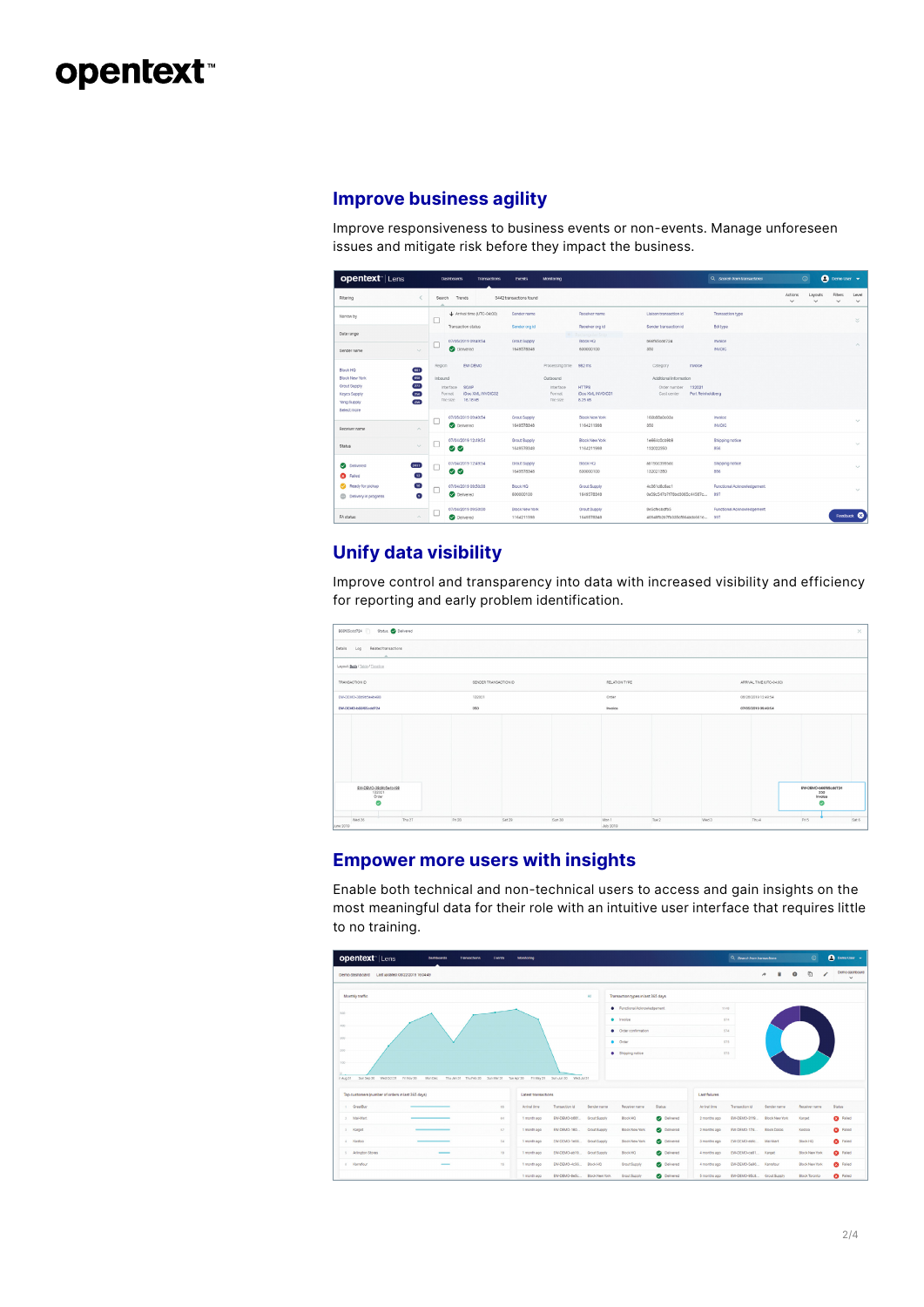# opentext<sup>®</sup>



### **Extract information advantage**

Extract information about data in motion and utilize relevant business context to improve efficiency and data driven decision-making.

### **[OpenText Professional Services](https://www.opentext.com/products-and-solutions/services)—Enabling customers'**

### **success in their digital journey**

- [OpenText™ Managed Services](https://www.opentext.com/products-and-solutions/services/managed-services)
- [OpenText Consulting Services](https://www.opentext.com/products-and-solutions/services/consulting-services)
- [OpenText Learning Services](https://www.opentext.com/products-and-solutions/services/training-and-learning-services)
- [OpenText Managed Services in the Cloud](https://www.opentext.com/products-and-solutions/services/managed-services/cloud-managed-services)
- [Optimize Assist Services](https://www.opentext.com/products-and-solutions/services/consulting-services/optimize-managed-services)

| <b>OpenText Lens features</b>       |                                                                                                                                   |  |  |  |  |  |
|-------------------------------------|-----------------------------------------------------------------------------------------------------------------------------------|--|--|--|--|--|
| Personalized dashboards and filters | Creates customized dashboards and search filters to quickly and easily access the<br>information most relevant for specific roles |  |  |  |  |  |
| Powerful search capabilities        | Offers multiple search options to quickly find specific transactions or data types                                                |  |  |  |  |  |
| Transaction lifecycle management    | Provides detailed insights on the movement of data as it supports various stages<br>of business processes                         |  |  |  |  |  |
| Notifications and alerting          | Alerts users of activity, non-activity and process exceptions based on configurable<br>business rules                             |  |  |  |  |  |
| Trending and timeline comparison    | Allows users to explore data and identify trends and patterns in all integrations<br>over time                                    |  |  |  |  |  |
| Data collaboration                  | Improves data collaboration with employees and trading partners through easy to<br>share saved reports and search filters         |  |  |  |  |  |
| Payload encryption and viewing      | Encrypts sensitive payload data and makes non-sensitive payloads available to<br>help monitor and analyze business processes      |  |  |  |  |  |
|                                     |                                                                                                                                   |  |  |  |  |  |